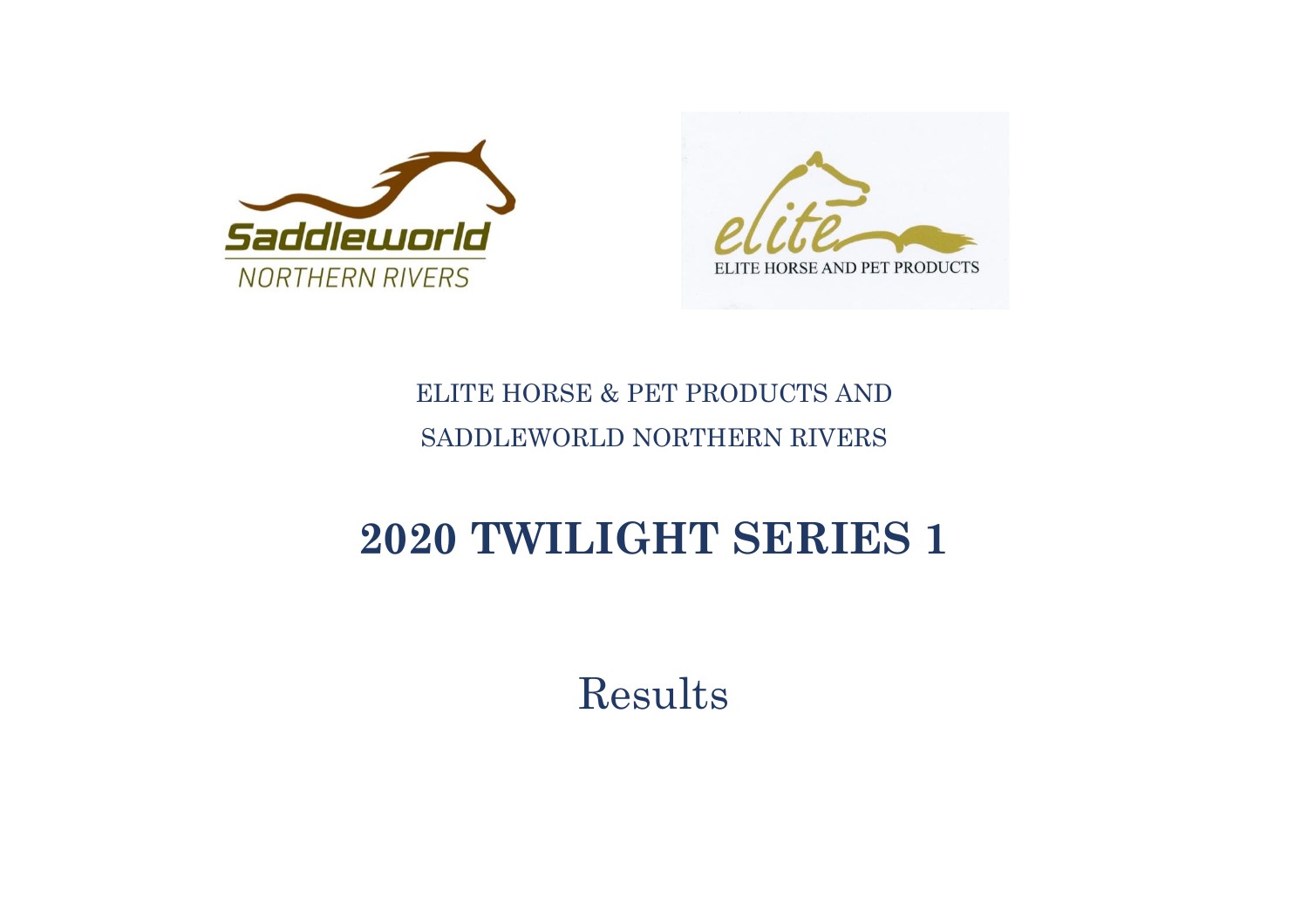| <b>Class: Prep A</b> |  |
|----------------------|--|
|----------------------|--|

| <u>------------</u><br><b>Place</b> | <b>Rider/Horse</b>                                 | Avg %  | Anne Mcdiarmid (C) |
|-------------------------------------|----------------------------------------------------|--------|--------------------|
| $\mathbf{1}$                        | <b>Belinda Berkel</b><br>PENNANT FLASH JACK P919   | 65.789 | 65.789             |
| $\overline{2}$                      | <b>Theresa Crawford</b><br>FEDERER 7584            | 65.526 | 65.526             |
| $\,3$                               | <b>Katie Lovett</b><br>TITAN WD 7530               | 63.684 | 63.684             |
| $\overline{4}$                      | <b>Kirsty Cameron</b><br>KOHINOOR PARK SATYRN 7563 | 63.158 | 63.158             |
| 4                                   | <b>Shae Herwig</b><br>TWILIGHT LILLY 7574          | 63.158 | 63.158             |
| $\,6$                               | <b>Melanie Brenton</b><br>RAHANE MASTER KLASS 7721 | 62.895 | 62.895             |
| $\overline{7}$                      | <b>Chloe Du Preez</b><br><b>BELCAM COVIVA 7543</b> | 62.632 | 62.632             |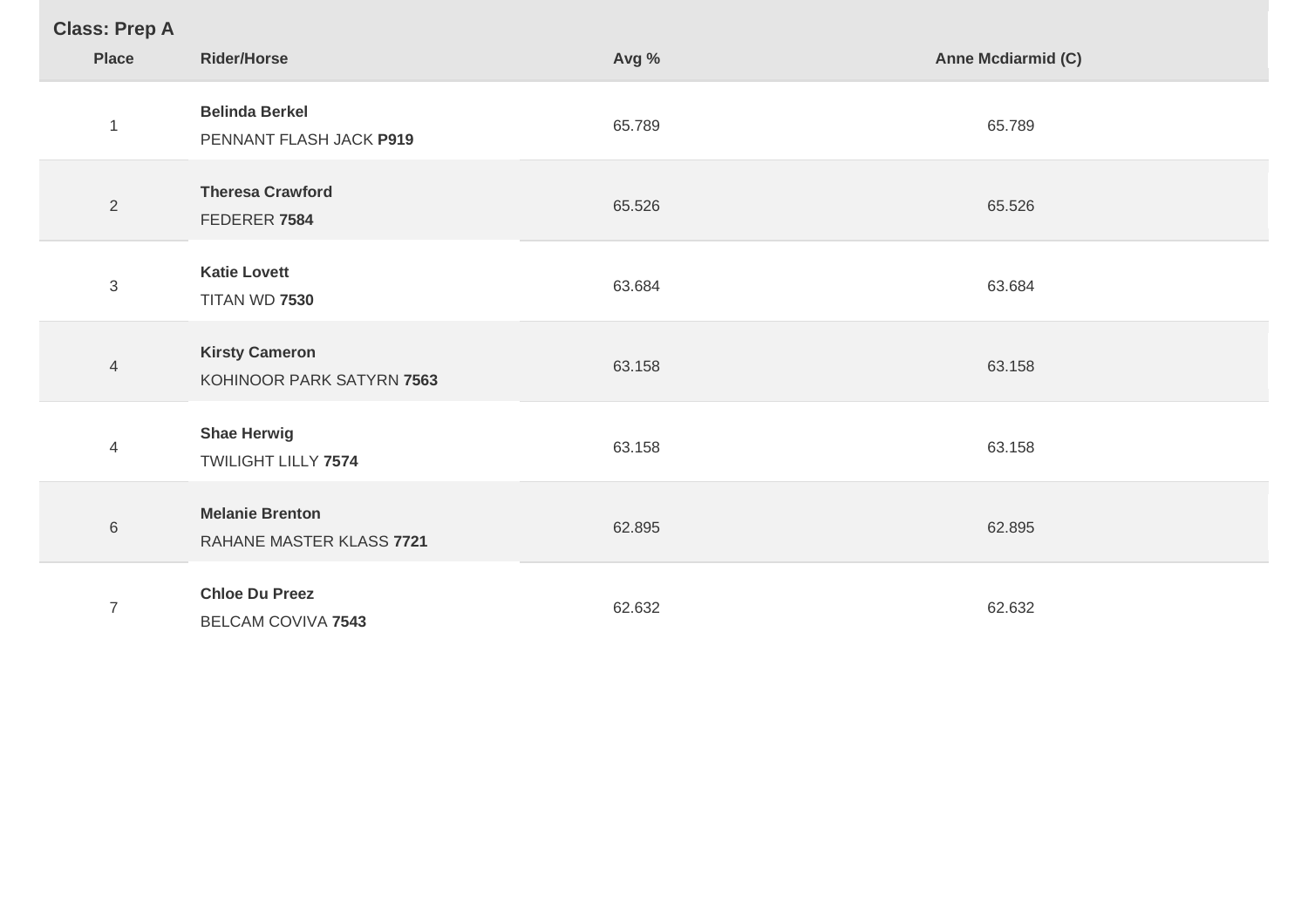| $\,8\,$          | <b>Kim Herwig</b><br>AUSTRALIS ESTRELLADO 7562   | 60.789 | 60.789 |
|------------------|--------------------------------------------------|--------|--------|
| $\boldsymbol{9}$ | <b>Tracey Stinson</b><br>ALEGRIA SWINGTIME7680   | 60.526 | 60.526 |
| $10$             | Jenni Winslade<br>RALEIGH MOUNT BATTEN 7556      | 59.737 | 59.737 |
| 10               | <b>Alexandra Godwin</b><br>INGLE HOLLY ROSE 7532 | 59.737 | 59.737 |
| 12               | <b>Anita Windley</b><br>HAMISH 7534              | 58.421 | 58.421 |
| 13               | <b>Karen Jackson</b><br>EMPEROR 7558             | 55.263 | 55.263 |
| Retired          | <b>Tesse Ferguson</b><br>CAROOL CHARMER 7581     |        |        |
| Scr              | <b>Chloe Stephens</b><br>KAMILAROI GLOW 7544     |        |        |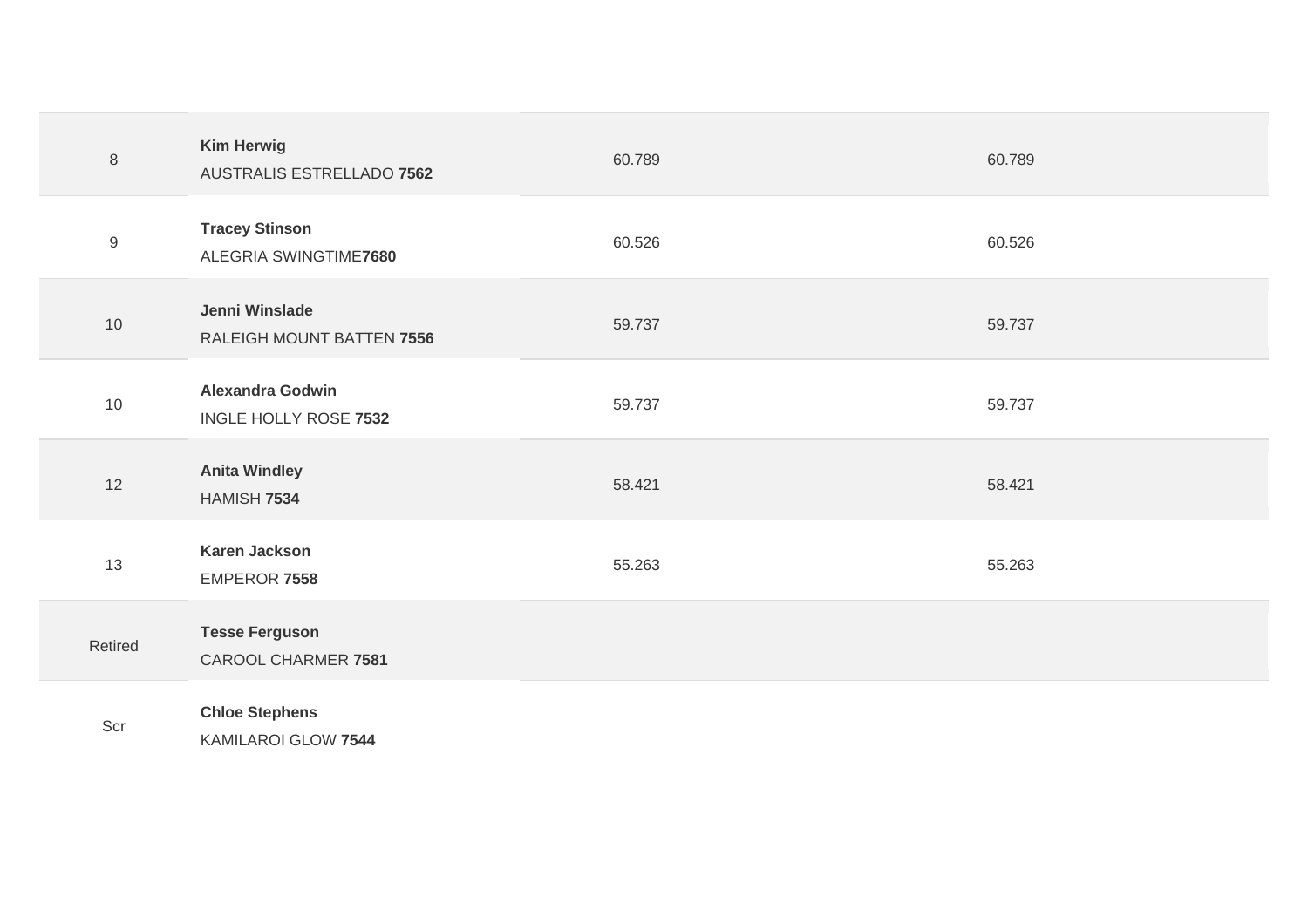| Scr | <b>Sue Wiley</b><br>QUEST 7577                    |
|-----|---------------------------------------------------|
| Scr | <b>Skye Stenning</b><br>LYON LODGE QUICKSTEP 7575 |
| Scr | <b>Mardi Ramsay</b><br><b>ROY 7569</b>            |
| Scr | <b>Karen Jackson</b><br>RIVIERA 7560              |
| Scr | <b>Greta Fullerton</b><br>ASPEN WAY TUXEDO 7550   |
| Scr | <b>Mardi Ramsay</b><br>WILLOWCROFT FIRE FLY 7570  |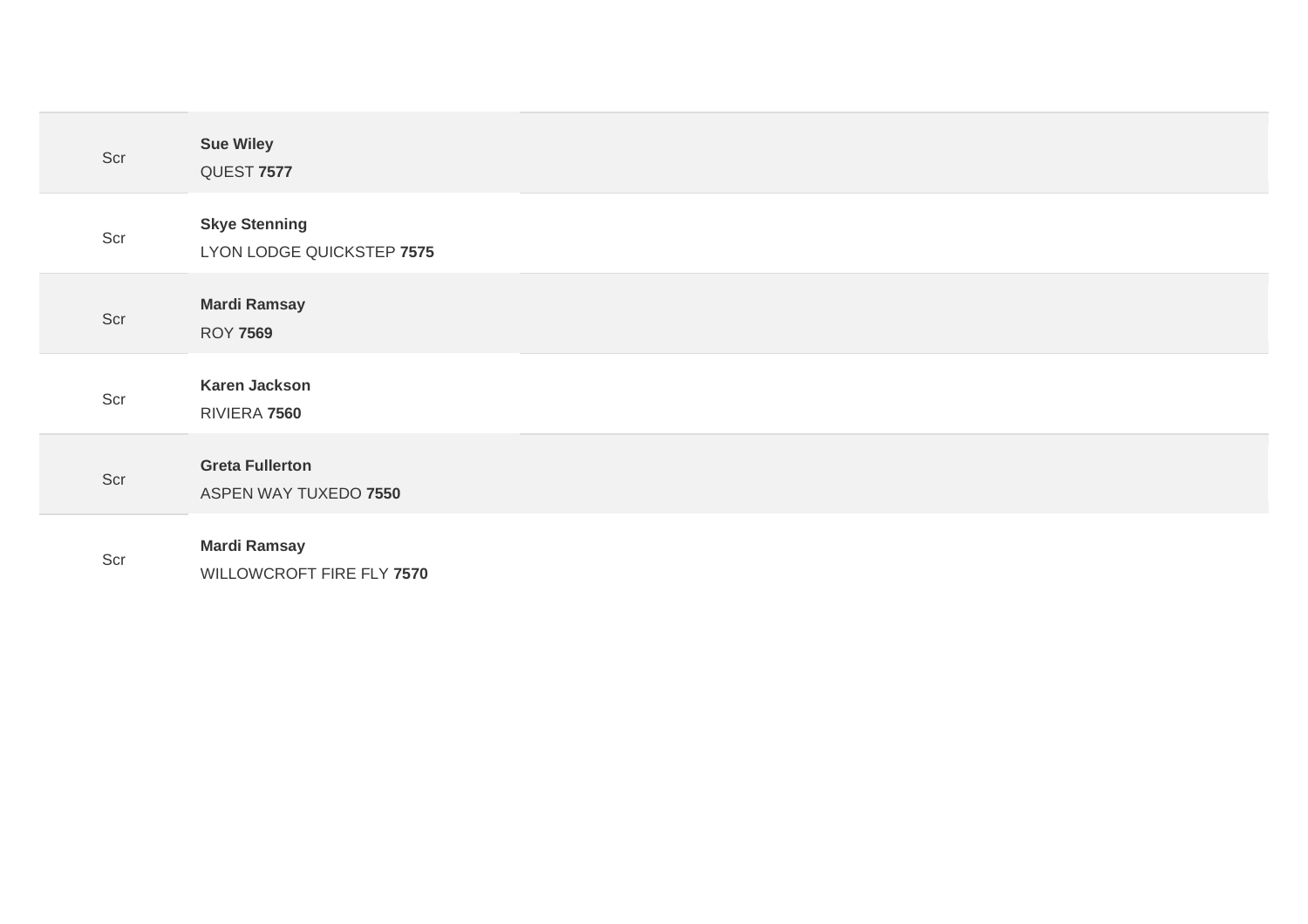| <b>Class: Prelim 1A</b><br><b>Place</b> | <b>Rider/Horse</b>                                     | Avg %  | Fiona Wilders (C) |
|-----------------------------------------|--------------------------------------------------------|--------|-------------------|
| $\mathbf{1}$                            | <b>Hannah Barker</b><br><b>RANI 7551</b>               | 68.400 | 68.400            |
| 2                                       | <b>Tanya Stuart</b><br>CHALANI TUSSOCK 7580            | 67.800 | 67.800            |
| $\sqrt{3}$                              | <b>Leone Wilkinson</b><br><b>BOUDICCA ROUANEZ 7565</b> | 66.200 | 66.200            |
| $\overline{4}$                          | <b>Belinda Berkel</b><br>PENNANT FLASH JACK P919       | 66.000 | 66.000            |
| $\overline{4}$                          | <b>Jaala Stott</b><br><b>CLAUS 7624</b>                | 66.000 | 66.000            |
| $\,$ 6 $\,$                             | <b>Theresa Crawford</b><br>ASEREHT SERENITY 7512       | 65.800 | 65.800            |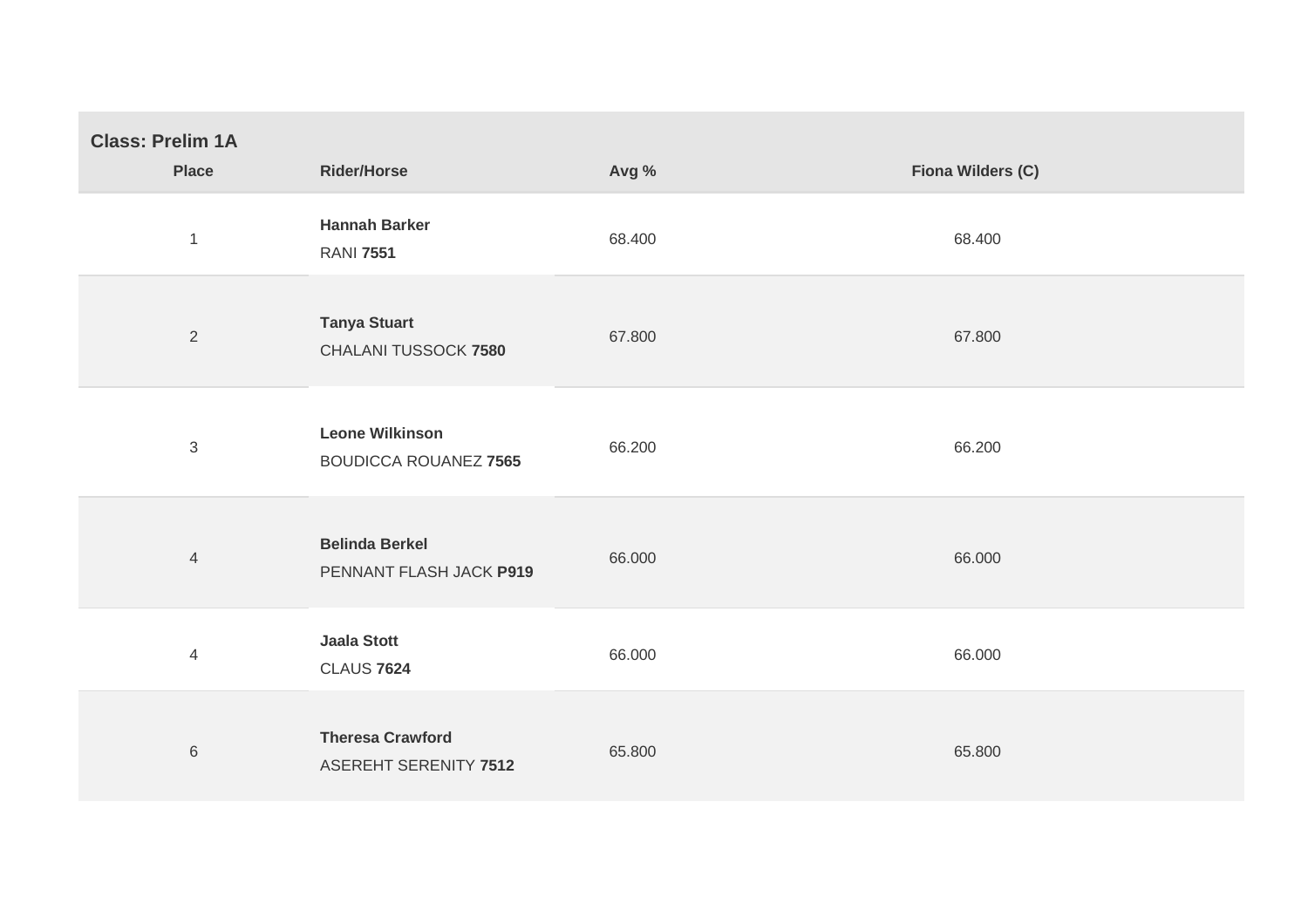| <b>Class: Prelim 1A</b><br><b>Place</b> | <b>Rider/Horse</b>                                      | Avg %  | Fiona Wilders (C) |
|-----------------------------------------|---------------------------------------------------------|--------|-------------------|
| $\overline{7}$                          | <b>Bridget Garlick</b><br>HERMIT 7539                   | 64.000 | 64.000            |
| $\,8\,$                                 | <b>Kylie Dunstan</b><br>CAYUSE HIT OR MISS 7564         | 62.800 | 62.800            |
| $\mathsf 9$                             | <b>Jasmine Rudd</b><br><b>LANDING WALTER 7555</b>       | 61.600 | 61.600            |
| $\mathsf 9$                             | <b>Mimi Bolam</b><br>ARCHIE 7571                        | 61.600 | 61.600            |
| 11                                      | <b>Jessica Ruttley-Nicholls</b><br>KAMILAROI GRETEL7557 | 61.000 | 61.000            |
| 12                                      | <b>Donna Purtle</b><br>JOES DESTINY 2718                | 59.400 | 59.400            |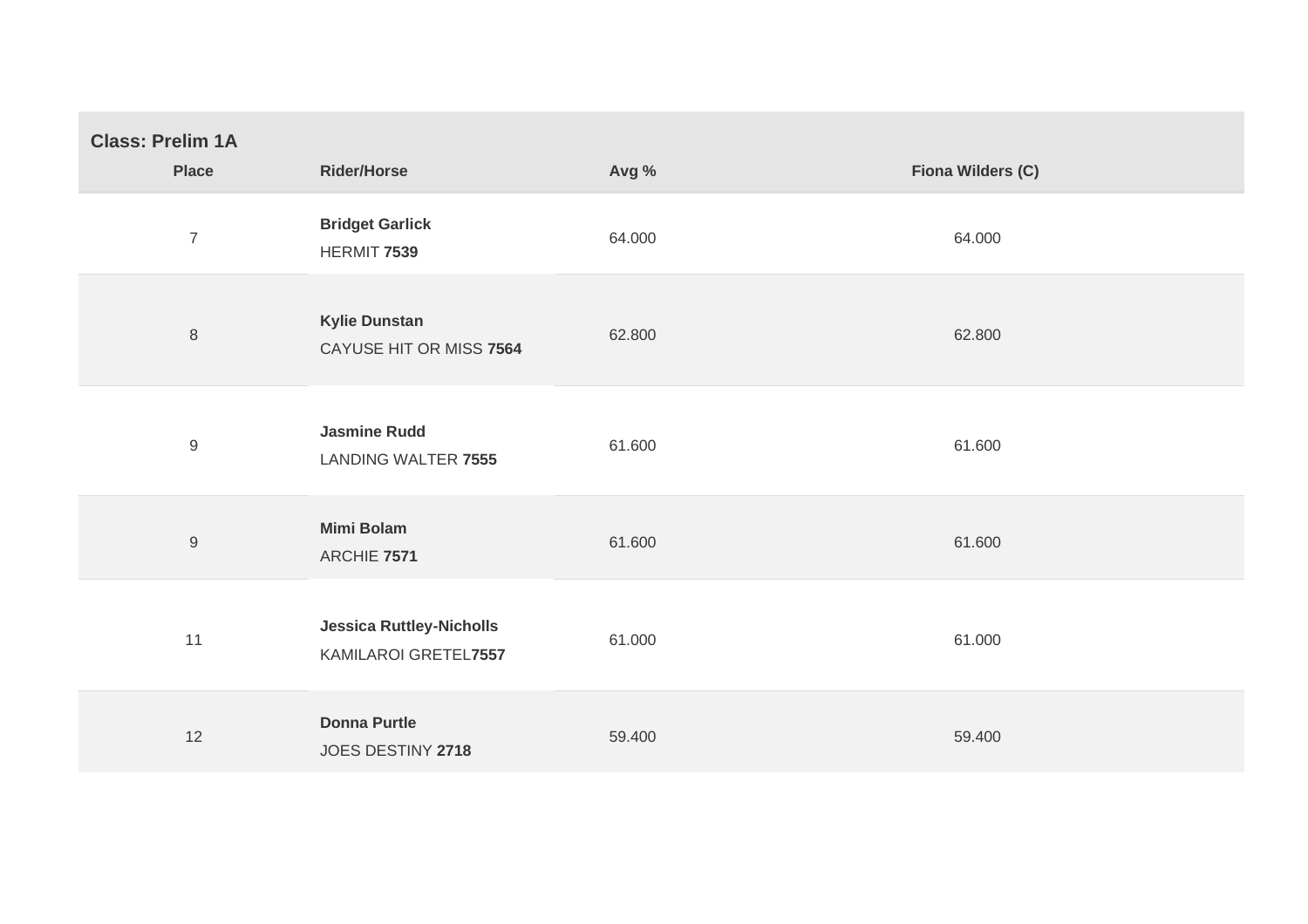| <b>Class: Prelim 1A</b><br><b>Place</b> | <b>Rider/Horse</b>                                    | Avg %  | Fiona Wilders (C) |
|-----------------------------------------|-------------------------------------------------------|--------|-------------------|
| 12                                      | <b>Karen Jackson</b><br>NEURUM ROAD 7559              | 59.400 | 59.400            |
| 14                                      | <b>Suzette Kelson</b><br><b>COCO 7579</b>             | 58.200 | 58.200            |
| 14                                      | <b>Kirsty Cameron</b><br>KOHINOOR PARK SATYRN<br>7563 | 58.200 | 58.200            |
| 14                                      | Jenni Winslade<br>RALEIGH MOUNT BATTEN<br>7556        | 58.200 | 58.200            |
| 17                                      | <b>Isabella Ennever</b><br>TOMMY TAILS 7553           | 56.600 | 56.600            |
| 18                                      | <b>Brooke Clifford</b><br>WHYTOP BLACK ICE 6986       | 53.800 | 53.800            |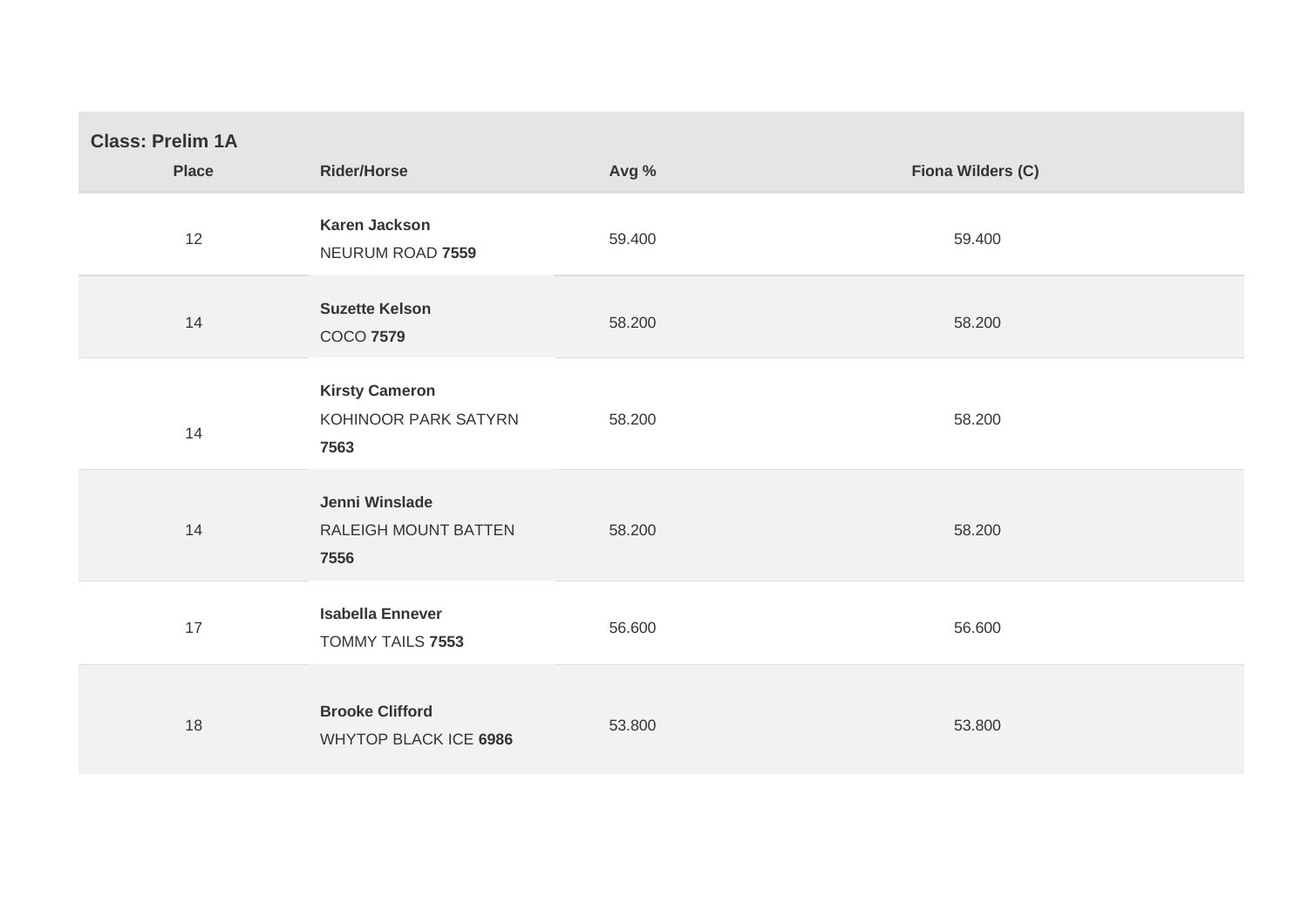| <b>Class: Prelim 1A</b><br><b>Place</b> | <b>Rider/Horse</b>                                  | Avg % | Fiona Wilders (C) |
|-----------------------------------------|-----------------------------------------------------|-------|-------------------|
| Scr                                     | <b>Mardi Ramsay</b><br><b>ROY 7569</b>              |       |                   |
| Scr                                     | <b>Lynette Moore</b><br>PASSION POP 7567            |       |                   |
| Scr                                     | <b>Mardi Ramsay</b><br>WILLOWCROFT FIRE FLY<br>7570 |       |                   |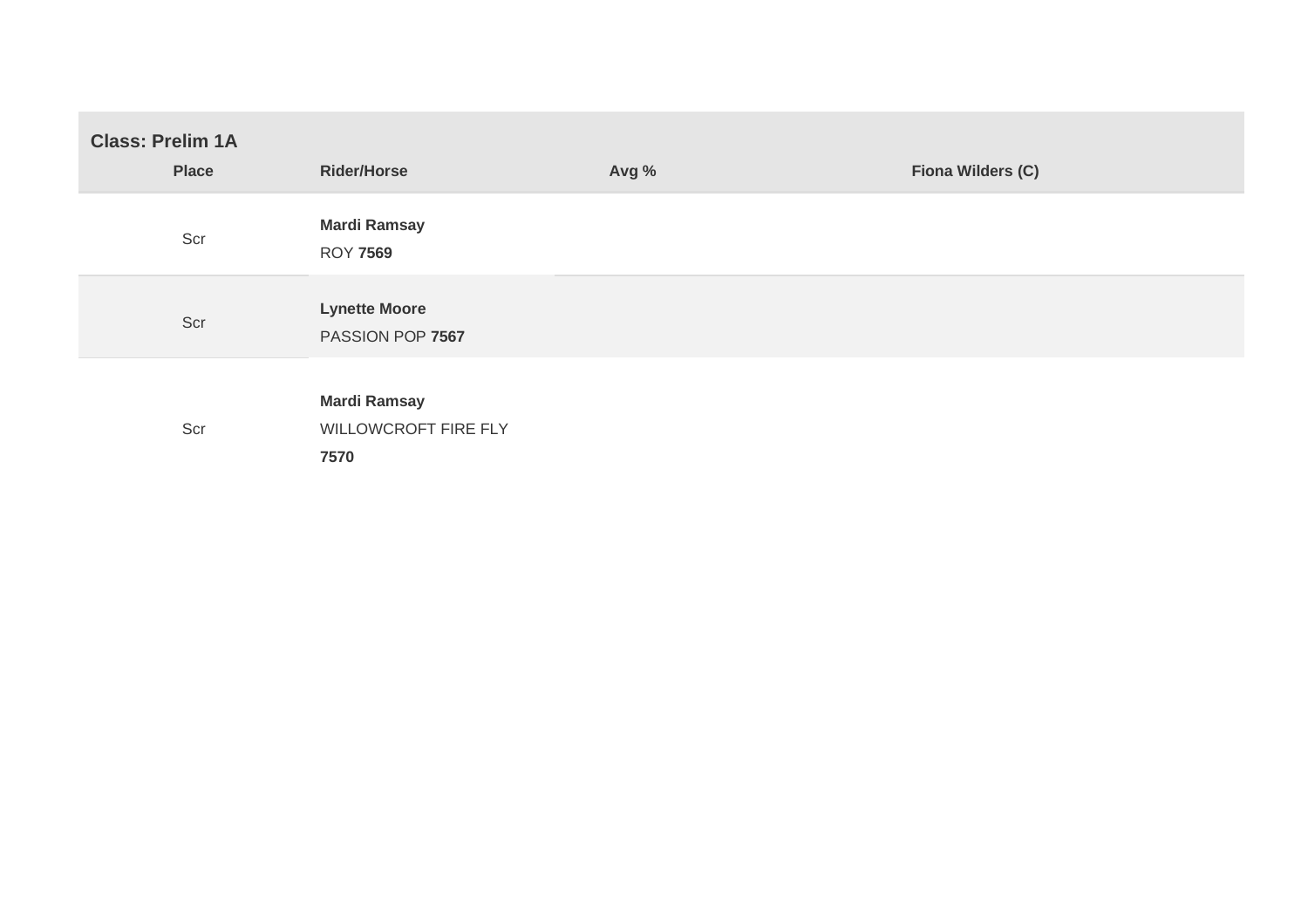| <b>Class: Novice 2A</b><br><b>Place</b> | <b>Rider/Horse</b>                                     | Avg %  | Merle Speakman (C) |
|-----------------------------------------|--------------------------------------------------------|--------|--------------------|
| $\overline{1}$                          | <b>Nathaly Rudd</b><br><b>EBONY PARK FANTASIA 2414</b> | 66.786 | 66.786             |
| $\sqrt{2}$                              | <b>Fleur Tonge</b><br>ARCHIE 7549                      | 66.250 | 66.250             |
| $\sqrt{3}$                              | <b>Nina Lucas</b><br>NEKARBO SANC SUDDEN 7573          | 65.714 | 65.714             |
| $\overline{4}$                          | <b>Kylie Dunstan</b><br>CAYUSE HIT OR MISS 7564        | 63.929 | 63.929             |
| $\,$ 5 $\,$                             | <b>Tanya Stuart</b><br>CHALANI TUSSOCK 7580            | 63.214 | 63.214             |
| $\,6\,$                                 | Angela Beresford<br>FOR EVER MINE 4872                 | 62.321 | 62.321             |
| $\overline{7}$                          | <b>Theresa Crawford</b><br>ASEREHT SERENITY 7512       | 62.143 | 62.143             |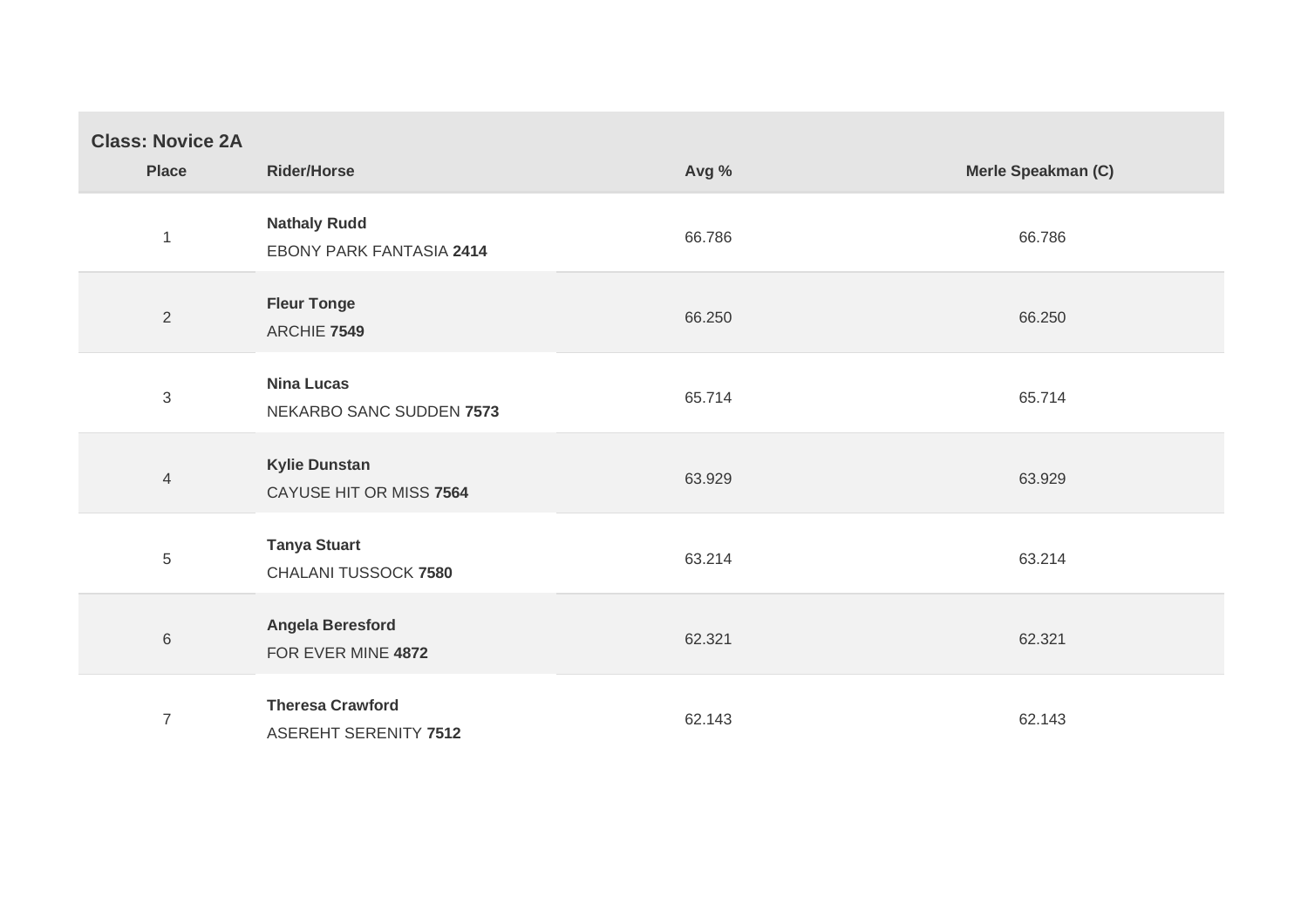| <b>Class: Novice 2A</b><br><b>Place</b> | <b>Rider/Horse</b>                                | Avg %  | Merle Speakman (C) |
|-----------------------------------------|---------------------------------------------------|--------|--------------------|
| $\,8\,$                                 | <b>Tesse Ferguson</b><br>KAMILAROI FOOTLOOSE 7582 | 61.607 | 61.607             |
| $\boldsymbol{9}$                        | <b>Skye Stenning</b><br>NATIONAL BABE 7404        | 60.714 | 60.714             |
| 10                                      | <b>Eloise Hagate</b><br>TIMMY ROYAL 7548          | 59.286 | 59.286             |
| 11                                      | <b>Donna Purtle</b><br>JOES DESTINY 2718          | 59.107 | 59.107             |
| 12                                      | <b>Inga Genis</b><br>ALHANDRO 7552                | 58.929 | 58.929             |
| 13                                      | <b>Bridget Garlick</b><br>HERMIT 7538             | 58.036 | 58.036             |
| 13                                      | <b>Jack Cadonetti</b><br>REEPLAID 7554            | 58.036 | 58.036             |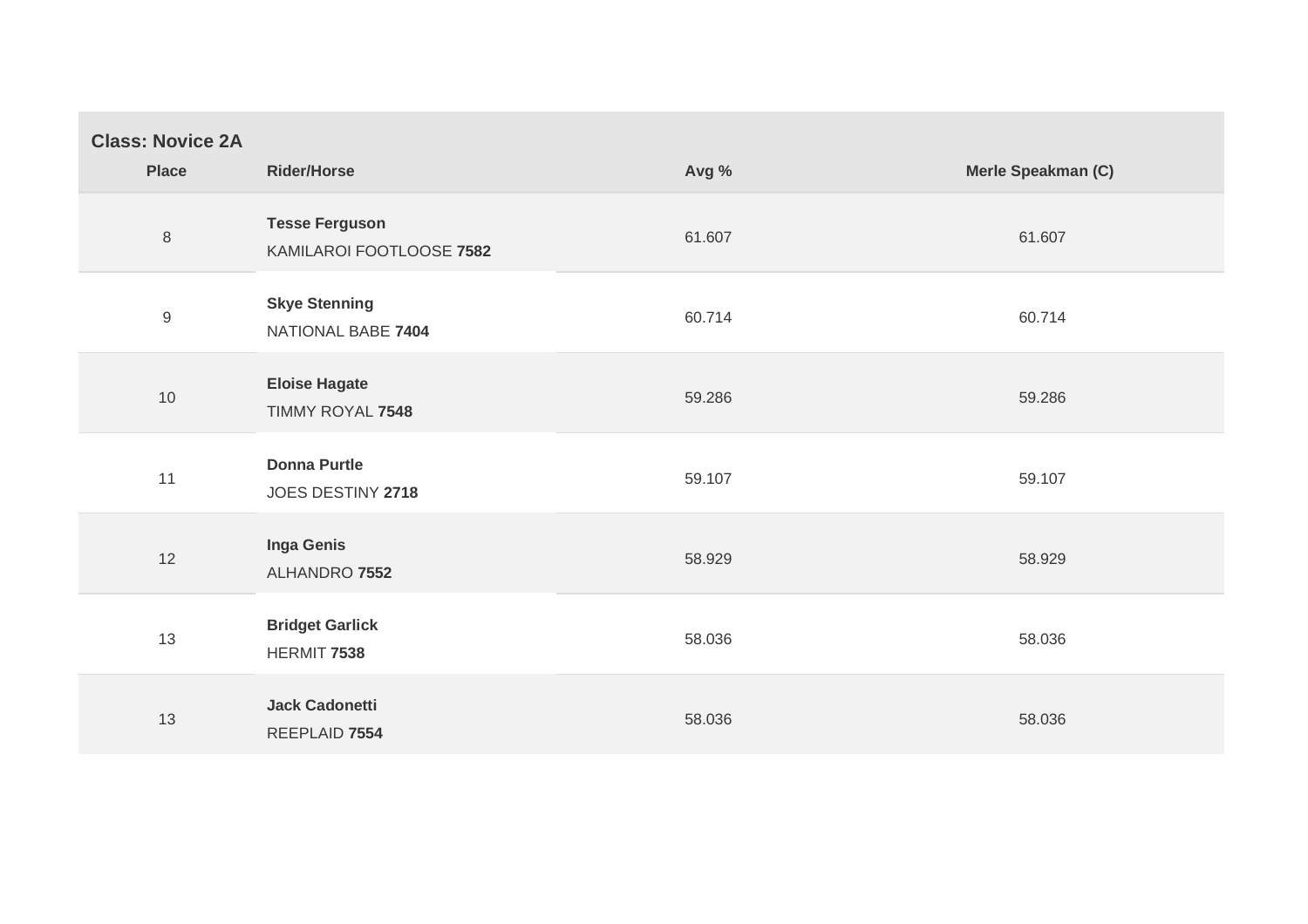| <b>Class: Novice 2A</b><br><b>Place</b> | <b>Rider/Horse</b>                                       | Avg %  | Merle Speakman (C) |
|-----------------------------------------|----------------------------------------------------------|--------|--------------------|
| 15                                      | <b>Bridget Garlick</b><br>MY STUNNING OBSESSION 7539     | 56.964 | 56.964             |
| 15                                      | <b>Leone Wilkinson</b><br><b>BOUDICCA ROUANEZ 7565</b>   | 56.964 | 56.964             |
| Scr                                     | <b>Tracey Paxton</b><br>FPH SAN DINO 6483                |        |                    |
| Scr                                     | <b>Carol Maxwell</b><br>YONDELLA ARLEN 2582              |        |                    |
| Scr                                     | <b>Jessica Ruttley-Nicholls</b><br>KAMILAROI GRETEL 7557 |        |                    |
| Scr                                     | <b>Lynette Moore</b><br>PASSION POP 7567                 |        |                    |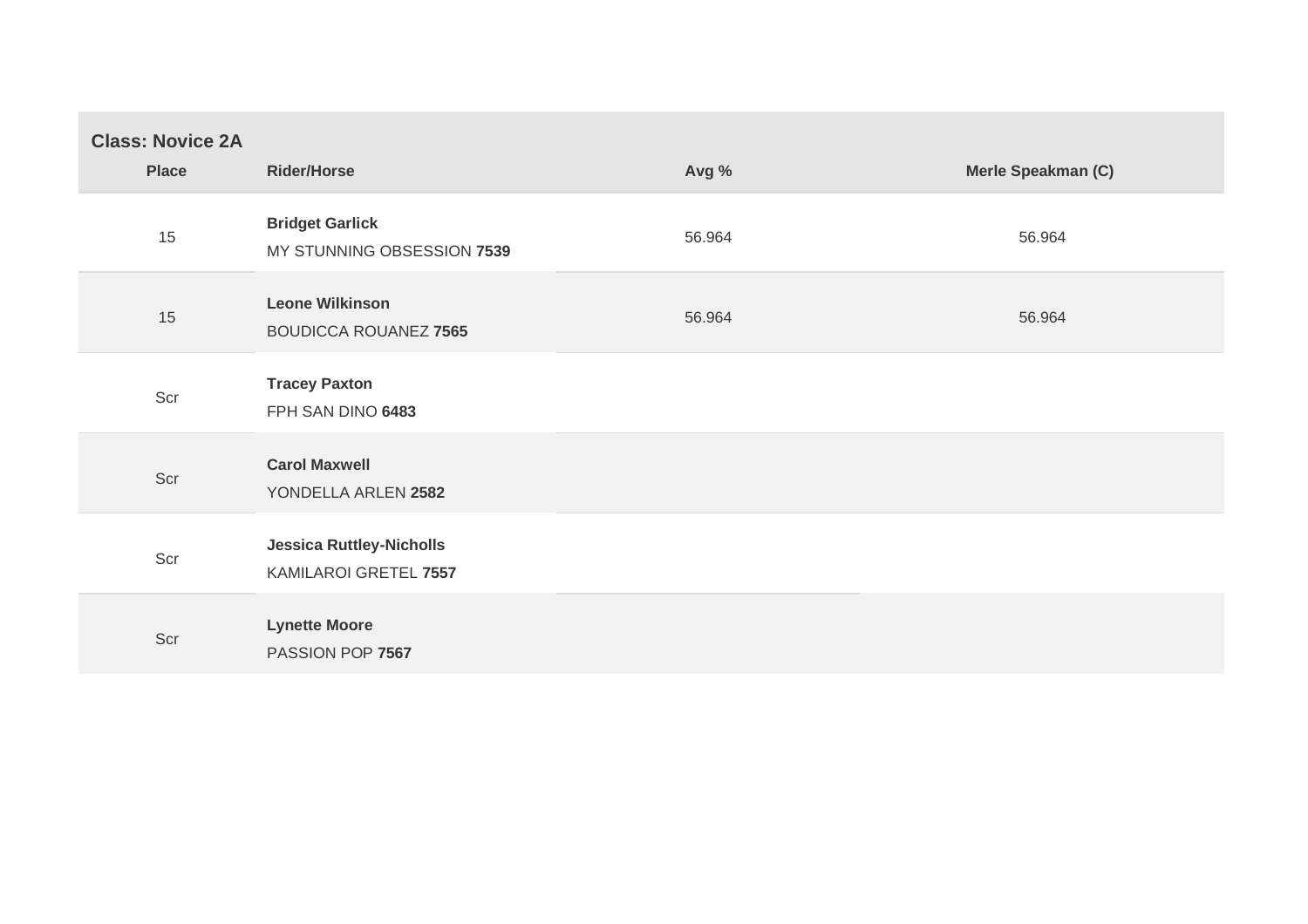| <b>Class: Elem 3A</b><br><b>Place</b> | <b>Rider/Horse</b>                                   | Avg %  | Fiona Wilders (C) |
|---------------------------------------|------------------------------------------------------|--------|-------------------|
| $\mathbf{1}$                          | <b>Dawn McKenzie</b><br>DENIRA 930                   | 67.917 | 67.917            |
| $\overline{2}$                        | <b>Bonnie Clarkson</b><br>SUNRISE THUNDERSTUCK 7537  | 66.250 | 66.250            |
| $\mathfrak{S}$                        | <b>Fleur Tonge</b><br>ARCHIE 7549                    | 65.694 | 65.694            |
| $\overline{4}$                        | <b>Nina Lucas</b><br>NEKARBO SANC SUDDEN 7573        | 60.278 | 60.278            |
| 5                                     | Angela Beresford<br>FOR EVER MINE 4872               | 60.139 | 60.139            |
| $6\,$                                 | <b>Bridget Garlick</b><br>MY STUNNING OBSESSION 7538 | 59.722 | 59.722            |
| $\overline{7}$                        | <b>Tesse Ferguson</b><br>KAMILAROI FOOTLOOSE 7582    | 57.639 | 57.639            |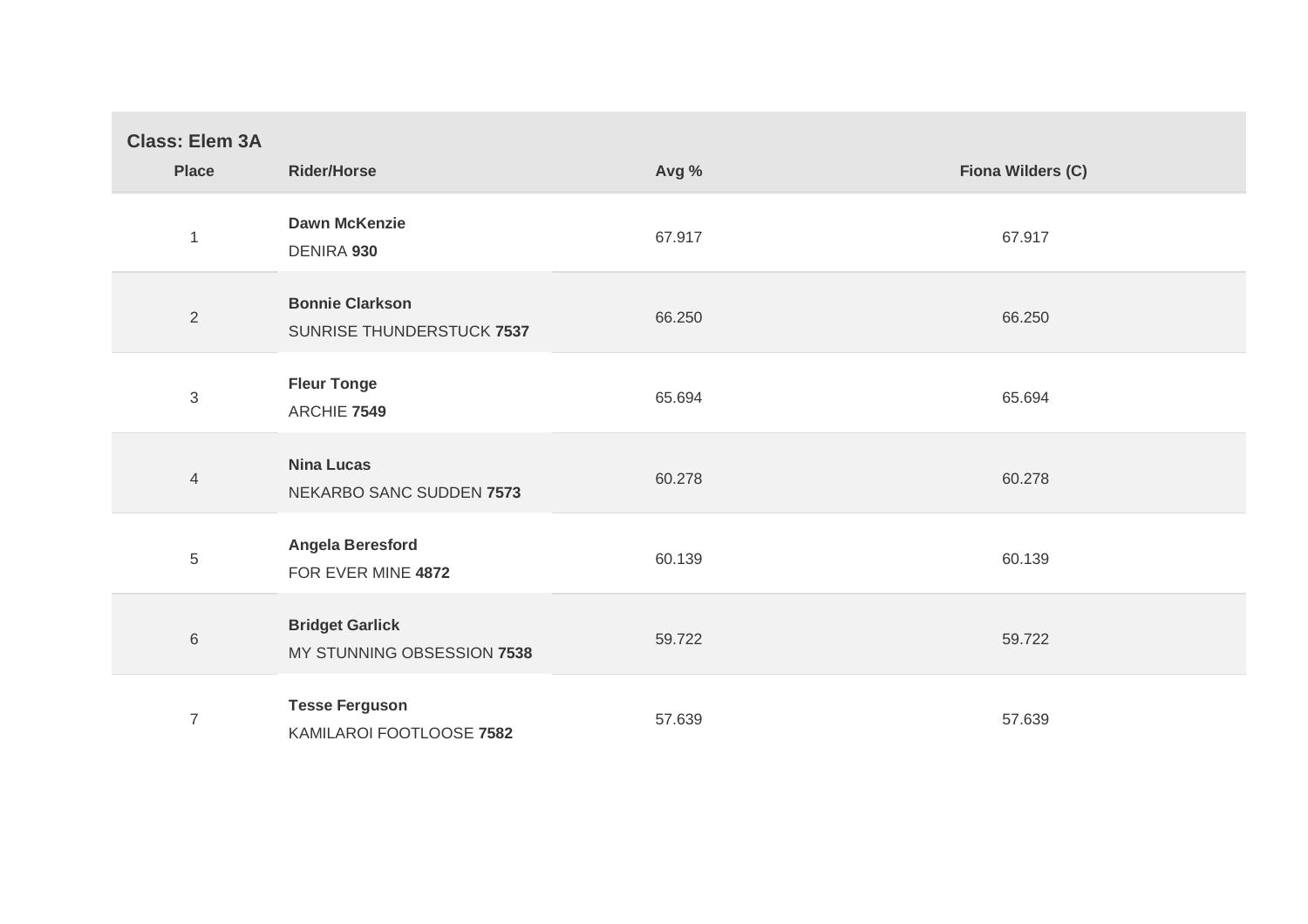| <b>Class: Elem 3A</b> |                                           |       |                   |
|-----------------------|-------------------------------------------|-------|-------------------|
| <b>Place</b>          | <b>Rider/Horse</b>                        | Avg % | Fiona Wilders (C) |
| Scr                   | <b>Tracey Paxton</b><br>FPH SAN DINO 6483 |       |                   |

**Contract** 

the control of the control of the control of the control of the control of the control of the control of the control of the control of the control of the control of the control of the control of the control of the control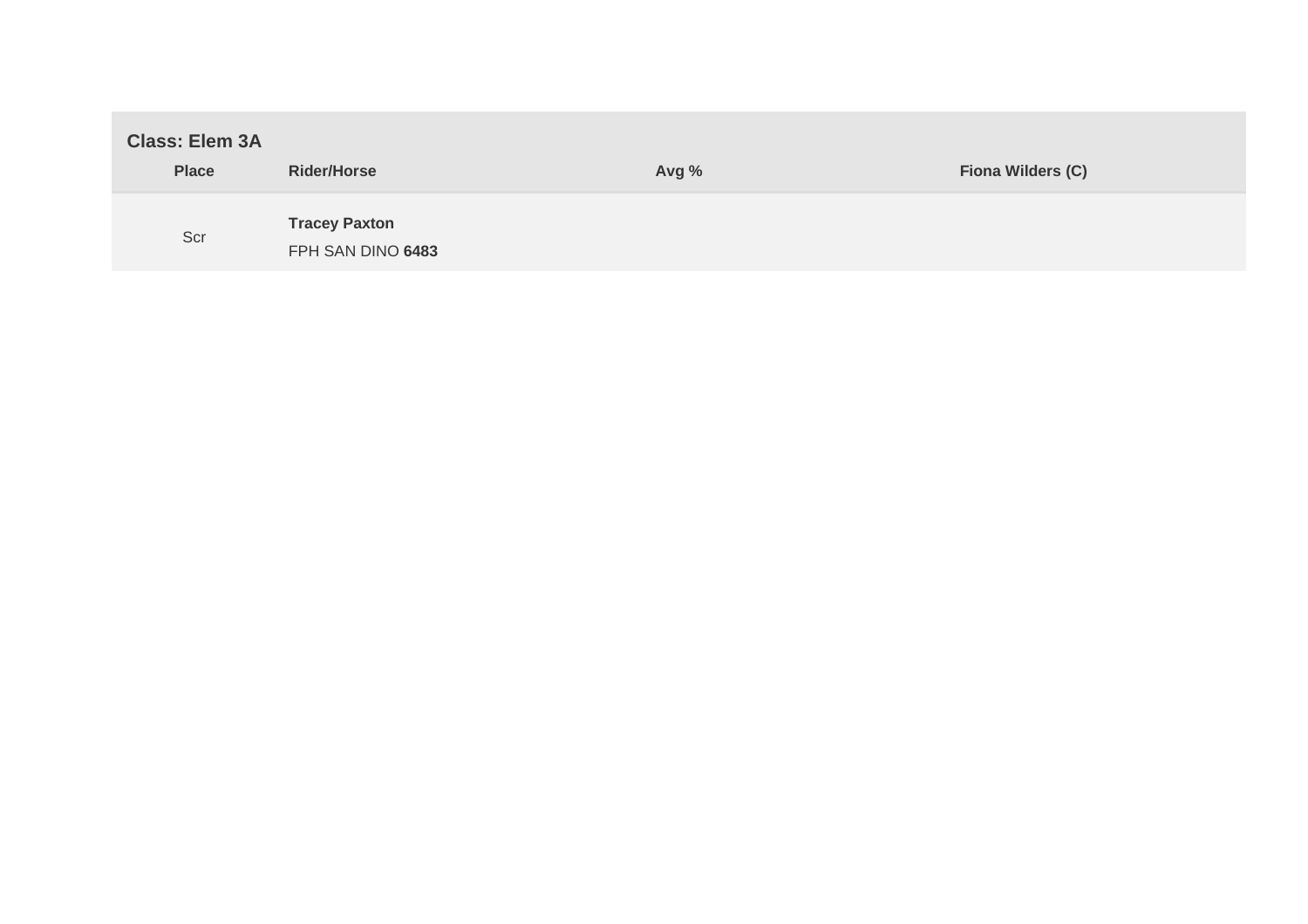| <b>Class: Med 4A</b><br><b>Place</b> | <b>Rider/Horse</b>                                      | Avg %  | Fiona Wilders (C) |
|--------------------------------------|---------------------------------------------------------|--------|-------------------|
|                                      | <b>Summer Chaseling</b><br>ASPEN WAY POWER PONY<br>6703 | 63.056 | 63.056            |
| Scr                                  | <b>Belinda Davies</b><br>CAROOL ROSABEL 7399            |        |                   |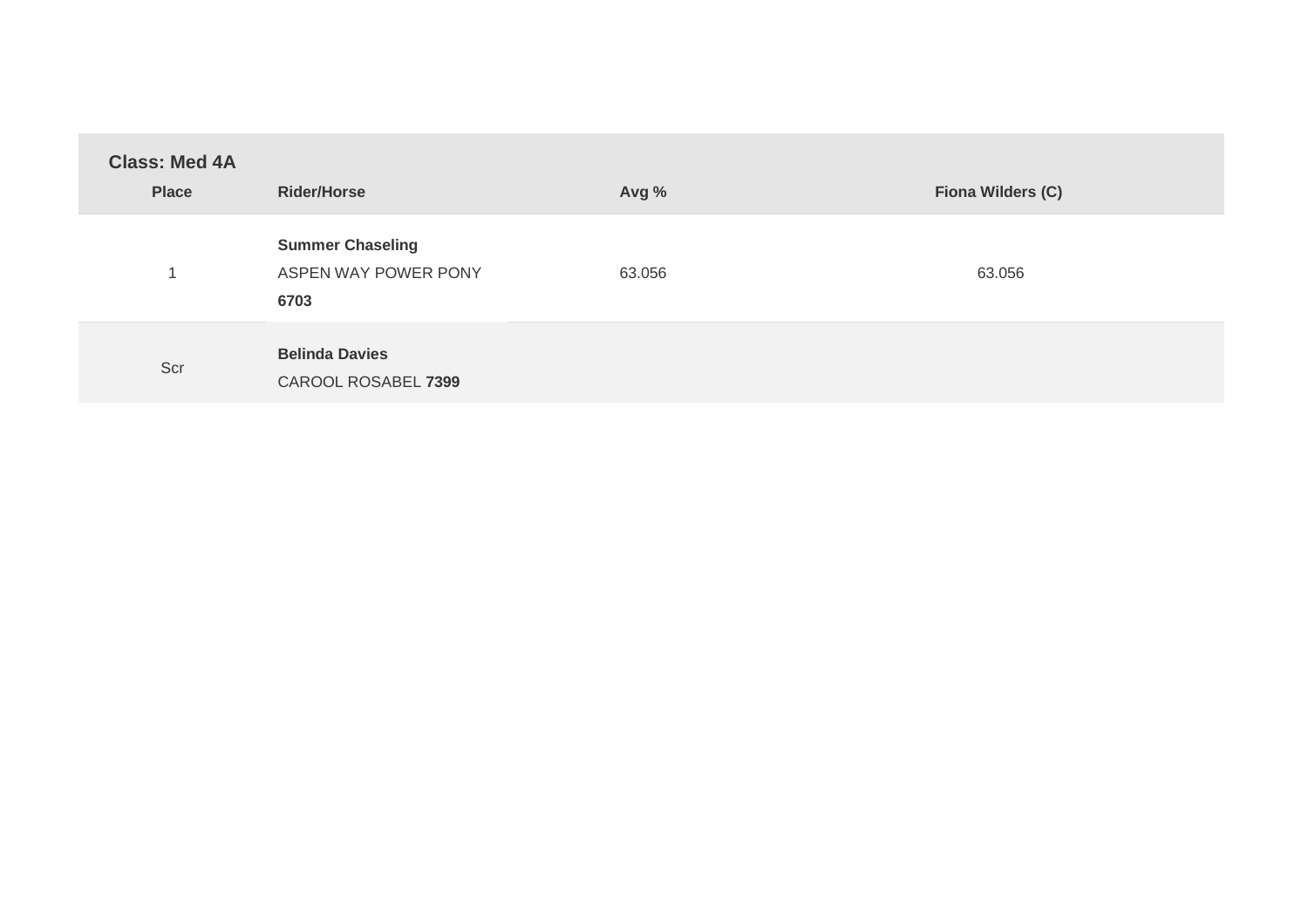| <b>Class: Adv 5A</b><br><b>Place</b> | <b>Rider/Horse</b>                                      | Avg %  | Merle Speakman (C) |
|--------------------------------------|---------------------------------------------------------|--------|--------------------|
| 1                                    | <b>Summer Chaseling</b><br>ASPEN WAY POWER PONY<br>6703 | 66.053 | 66.053             |
| $\overline{2}$                       | <b>Dawn McKenzie</b><br>FLOWERVALE FERRENTINO<br>7600   | 64.474 | 64.474             |
| 3                                    | <b>Belinda Davies</b><br>CAROOL ROSABEL 7399            | 62.105 | 62.105             |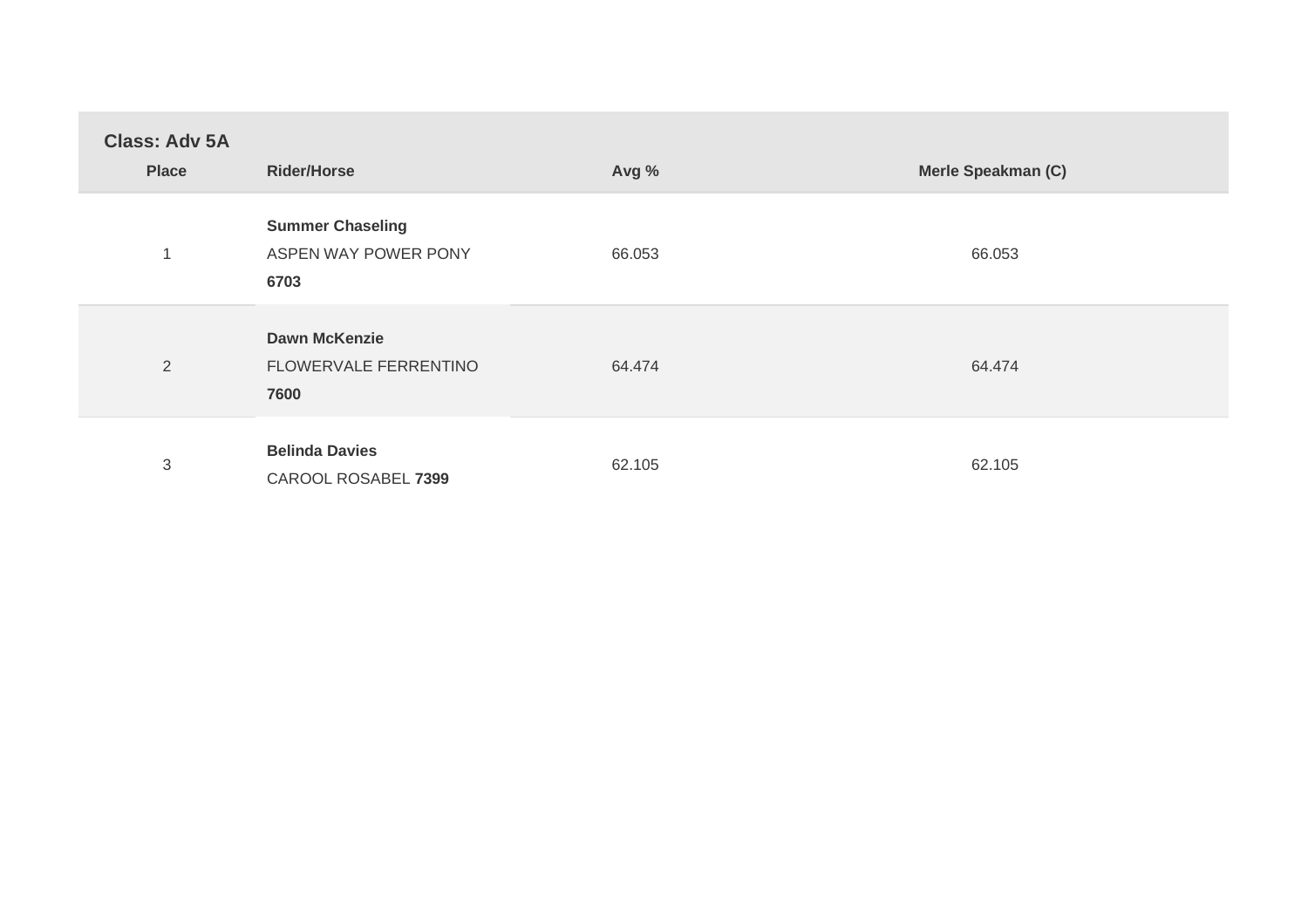| Adv 5B<br><b>Place</b> | <b>Rider/Horse</b>                                   | Avg % | Merle Speakman (C) |
|------------------------|------------------------------------------------------|-------|--------------------|
| Scr                    | <b>Catherine Alati</b><br><b>GERONIMO DUTCH 6958</b> |       |                    |